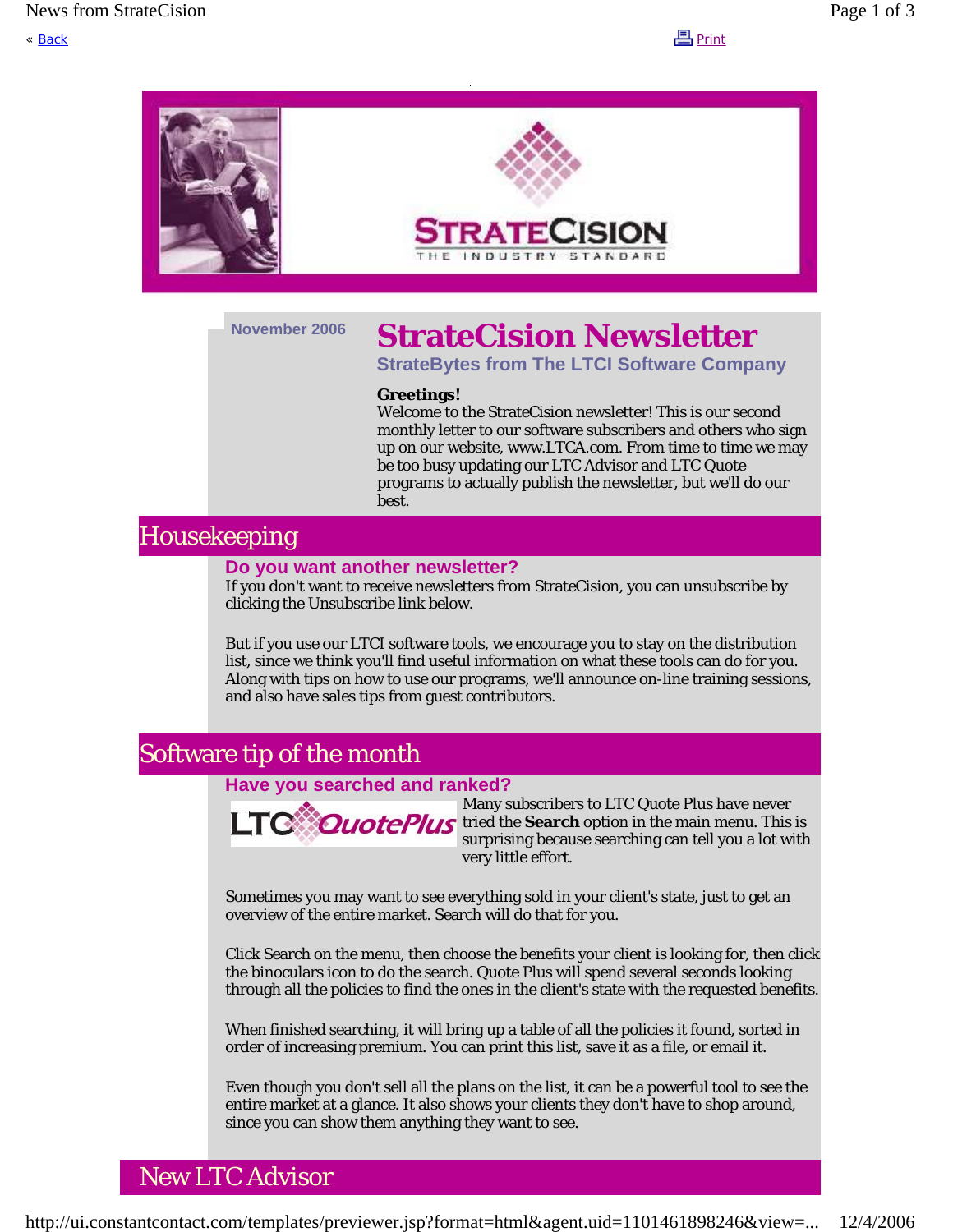#### **Want to beta test?**

We are in the final stages of preparing a **new version of LTC Advisor**, our first program to do LTCI comparisons.

The program is almost ready for beta testing, and we're looking for a few good agents to help test it.

If you are a **current subscriber** to LTC Advisor, and you'd like to test the new version, send an **email to help@ltca.com** to volunteer.

You should have a high speed Internet connection and be able to receive .zip or .exe attachments without interference from your email server or email program.

## Sales Tip

#### **Byte-size sales tip of the month**

Good prospects ask questions. And periodically they will ask a question and you won't know the answer. It happens to all of us. When that occurs, here's a good phrase to use: "That's a really good question. Let me get back to you with the answer."

This also gives you another reason for a follow-up call to your prospect. They will appreciate your thoroughness in researching their question and getting back to them.

Tip contributed by: *Margie Barrie of Hagelman Barrie Sales Training Solutions*

If you have a sales tip for our newsletter, send it to **help@LTCA.com**. If we use your tip we'll send you a coupon good for a discount on a StrateCision new or renewal subscription.

## Want training in LTC Quote Plus?

#### **Online training offered Nov 30**

We will run an online training session for LTC Quote Plus users on Thursday Nov 30 at 4PM EST.

Training is limited by our conferencing software to 10 users, so the first 10 users who sign up will receive an invitation to login to the session.

Depending on demand, additional sessions will be scheduled.

If you want training in a specific program or a specific section of a program, let us know what you're looking for.

Send requests to **help@LTCA.com**.

## How to reach us

email: sales@ltca.com phone: 781-453-1938 web: http://www.LTCA.com

**Join our mailing list!**  Join

**Forward email**